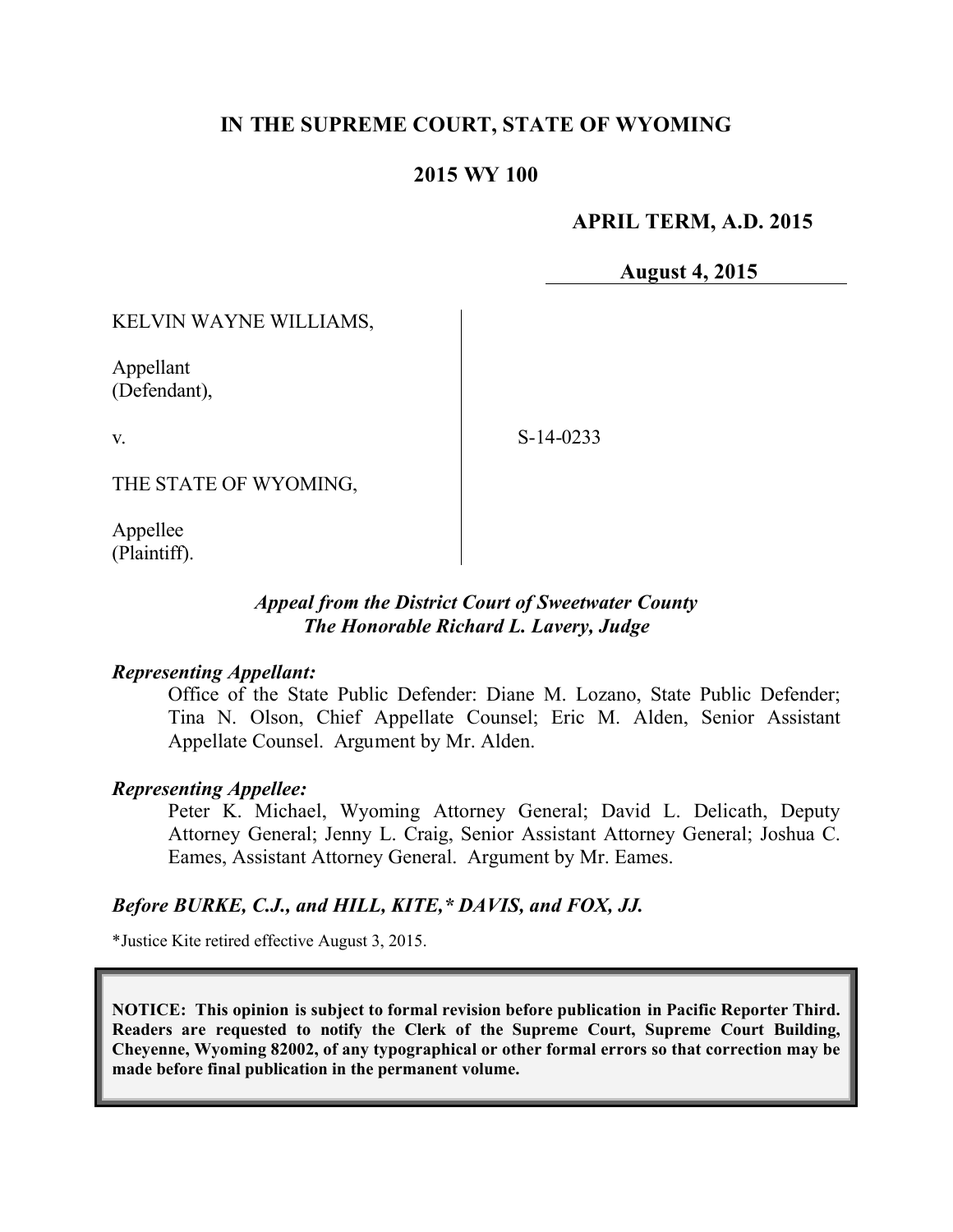### **FOX, Justice.**

[¶1] Kelvin Williams pled guilty to third-degree sexual assault and *nolo contendere* to abuse of a vulnerable adult, for entering the home of 68-year-old A.S. and touching her breast while she lay on her bed, breathing from an oxygen tank. At the plea hearing, the court read both charges from the Information, advised Mr. Williams of the consequences of his pleas, inquired whether Mr. Williams understood the charges and was satisfied with his counsel, and asked questions to establish a factual basis for the pleas. On appeal, Mr. Williams contends neither plea was informed because the court failed to adequately explain the charges and establish sufficient factual bases. We affirm.

#### *ISSUES*

[¶2] We restate the issues as follows:

1. Did the district court adequately explain the nature of Mr. Williams' thirddegree sexual assault charge and obtain a sufficient factual basis for his guilty plea?

2. Did the district court adequately explain the nature of Mr. Williams' abuse of a vulnerable adult charge and obtain a sufficient factual basis for his *nolo contendere* plea?

#### *FACTS*

[¶3] The Sweetwater county prosecutor filed a criminal Information against Mr. Williams, charging him with two counts of third-degree sexual assault, one count of abuse of a vulnerable adult, and one count of burglary. The Information described the two sexual assault counts as follows:

> On or about the 26th day of October, 2012, subject a victim, namely: A.S., to sexual contact under any of the circumstances of W.S.  $6-2-302(a)(i)$  through (iv) or  $6-2 303(a)(i)$  through (vi) without inflicting sexual intrusion on the victim and without causing serious bodily injury to the victim, contrary to W.S.  $\S$  6-2-304(a)(iii) - SEXUAL ASSAULT IN THE THIRD DEGREE,

> a felony punishable by imprisonment for not more than fifteen (15) years and the court may also impose a fine that shall not be more than ten thousand dollars (\$10,000.00), W.S. §6-2-306(a)(iii) and W.S. §6-10-102.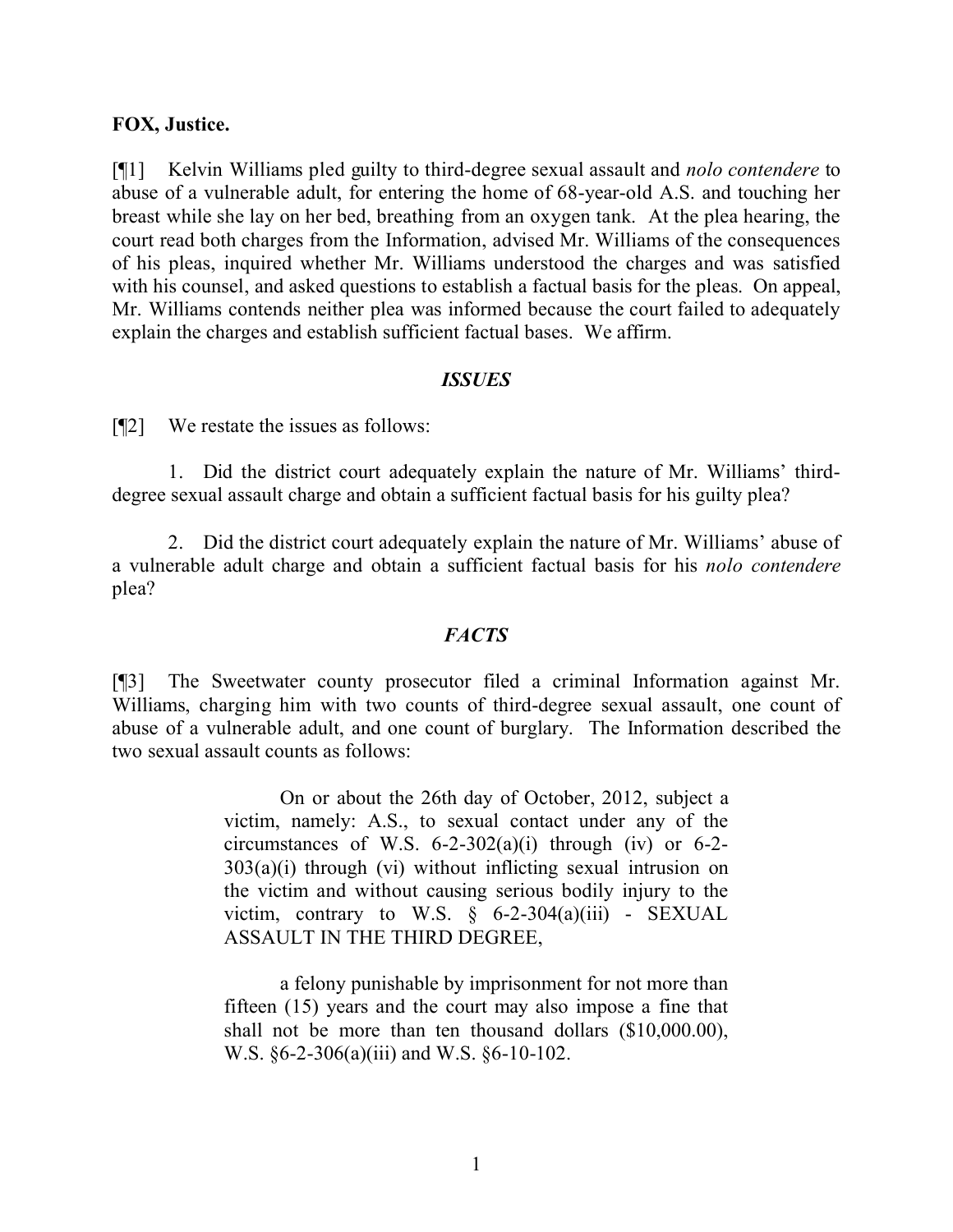[¶4] At Mr. Williams' arraignment, the district court read the charges as listed in the Information without specifying which of the ten<sup>1</sup> statutory provisions referenced in the sexual assault charges applied to Mr. Williams. Mr. Williams pled not guilty to all four counts.

[¶5] As the proceedings unfolded, Mr. Williams expressed dissatisfaction with his first appointed attorney and, after waiving his right to a speedy trial, was provided a second attorney. The second attorney filed a motion for a bill of particulars seeking clarification of which subsection of either Wyo. Stat. Ann. §§ 6-2-302 or 6-2-303 Mr. Williams was alleged to have violated. During a hearing on the motion, the prosecutor explained: "What the State is going to allege for both of the sexual assaults would be under the Sexual Assault in the Second Degree subsection 6-2-303 -- 6-2-303 (a) two little (ii)s, the actor causes submission of the victim by any means that would prevent resistance by a victim of ordinary resolution."

[¶6] Pursuant to a plea agreement, Mr. Williams eventually pled guilty to one count of third-degree sexual assault and *nolo contendere* to the abuse of a vulnerable adult charge. Prior to receiving Mr. Williams' pleas, the district court explained the maximum sentence and restitution for each of the four charges. The court asked Mr. Williams, "Do you have any questions about the charges or the possible penalties?" Mr. Williams responded, "No, sir, I don't." The court went on:

> The Court: Mr. Williams, when you were here at your arraignment you plead [sic] not guilty and the Court set the matter for trial, and as I indicated earlier this matter was set to go to trial commencing next Tuesday. I have now been notified by the parties that there has been a plea agreement reached between you and your attorney and the county attorney's office. Is that your understanding?

[Mr. Williams]: Yes, your Honor.

The Court: Is it your understanding that you will change your plea today pursuant to that agreement?

[Mr. Williams]: Yes, sir.

The Court: [Defense Counsel], would you put the plea agreement on the record.<sup>[2]</sup>

 <sup>1</sup> Ten subsections were included in the Information, although subsection (v) of Wyo. Stat. Ann.  $\S$  6-2-303(a) had been repealed in 2007.

 $2$  There is no written plea agreement in the appellate record.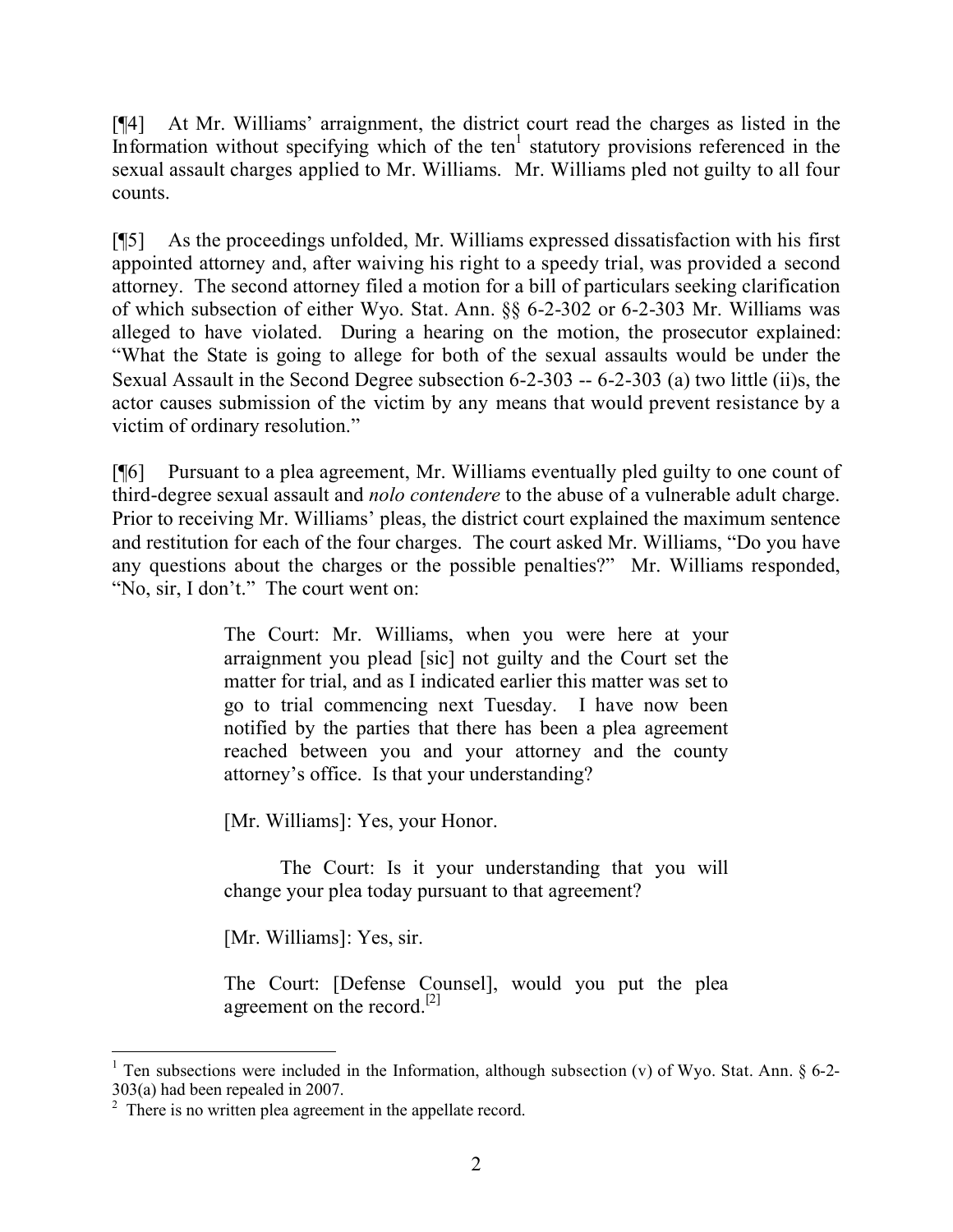[Defense Counsel]: Yes, your Honor, I will.

Your Honor, [Mr. Williams] will plead guilty to Count I, third degree sexual assault. The State will dismiss Count II, third degree sexual assault. He will plead guilty to vulnerable adult -- violation of a vulnerable adult statute and that will be a -- excuse me, your Honor, a no contest plea on Count III. Then Count IV, the Burglary, will be dismissed. [Mr. Williams] will serve a term of incarceration on Count I and Count III of five to eight years in the Wyoming State Penitentiary. Both counts to run concurrent with each other.

The Court: Mr. Williams, is that your understanding?

. . . .

[Mr. Williams]: Yes, sir.

The Court: So, Mr. Williams, do you feel like you understand the plea agreement and the consequences of that agreement?

[Mr. Williams]: Yes, sir, I do.

The Court: Is it your desire today to go ahead with it?

[Mr. Williams]: Yes, sir.

. . . .

The Court: Is your change of plea today voluntary?

[Mr. Williams]: Yes, sir.

. . . .

The Court: Have you talked to [Defense Counsel] about your plea and plea agreement?

[Mr. Williams]: Yes, sir.

The Court: Are you satisfied with the work he has done for you and the advice he has given you?

[Mr. Williams]: Yes, sir.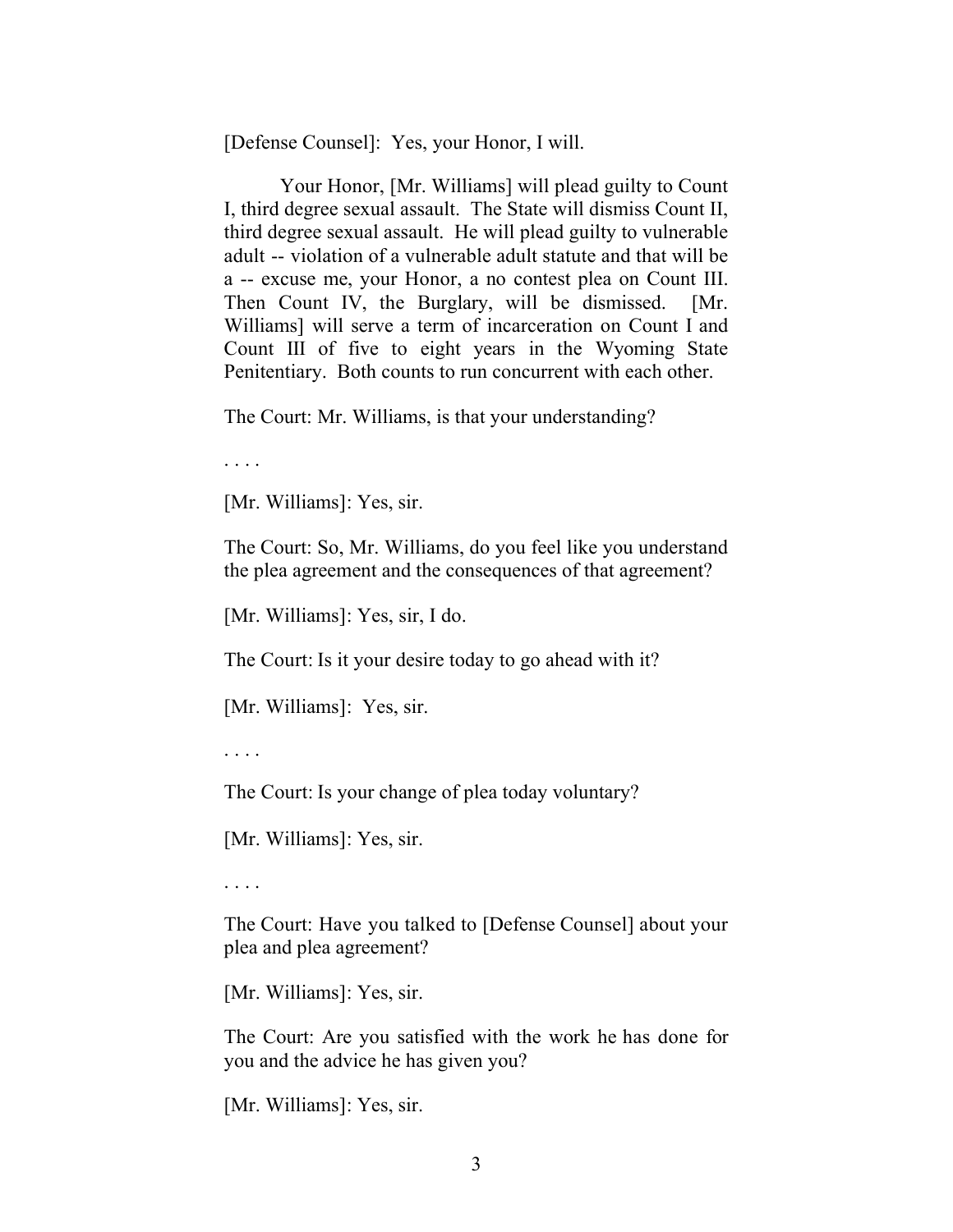[¶7] The district court then read the charges from the Information, which had not been amended, and allowed Mr. Williams to enter his guilty plea to third-degree sexual assault and *nolo contendere* plea to abuse of a vulnerable adult. The court then inquired of Mr. Williams to establish a factual basis for his pleas:

> The Court: So, Mr. Williams, you were in Sweetwater County back on October 26th, 2012. Is that correct?

[Mr. Williams]: Yes, sir.

. . . .

The Court: Were you employed at the time?

[Mr. Williams]: Yes. My wife and I owned a taxi service.

. . . .

The Court: So how was it that you knew [A.S.]?

[Mr. Williams]: I drove [A.S.] several times to different locations here in town.

. . . .

The Court: So tell me what happens on October 26th, 2012.

[Mr. Williams]: I stopped by [A.S.'s] house. I went in, stood there and talked to her. I sat down on the edge of the bed. We had [a] conversation and I touched her breast and she asked me to stop and I did. I apologized for overstepping my bounds and I left.

The Court: Mr. Williams, when you went there that day what was your reason for going there?

[Mr. Williams]: I received a phone call from her on the day before asking me to stop by and see her and talk to her. [A.S.] and I were friends more than we were just taxi driver and customer.

. . . .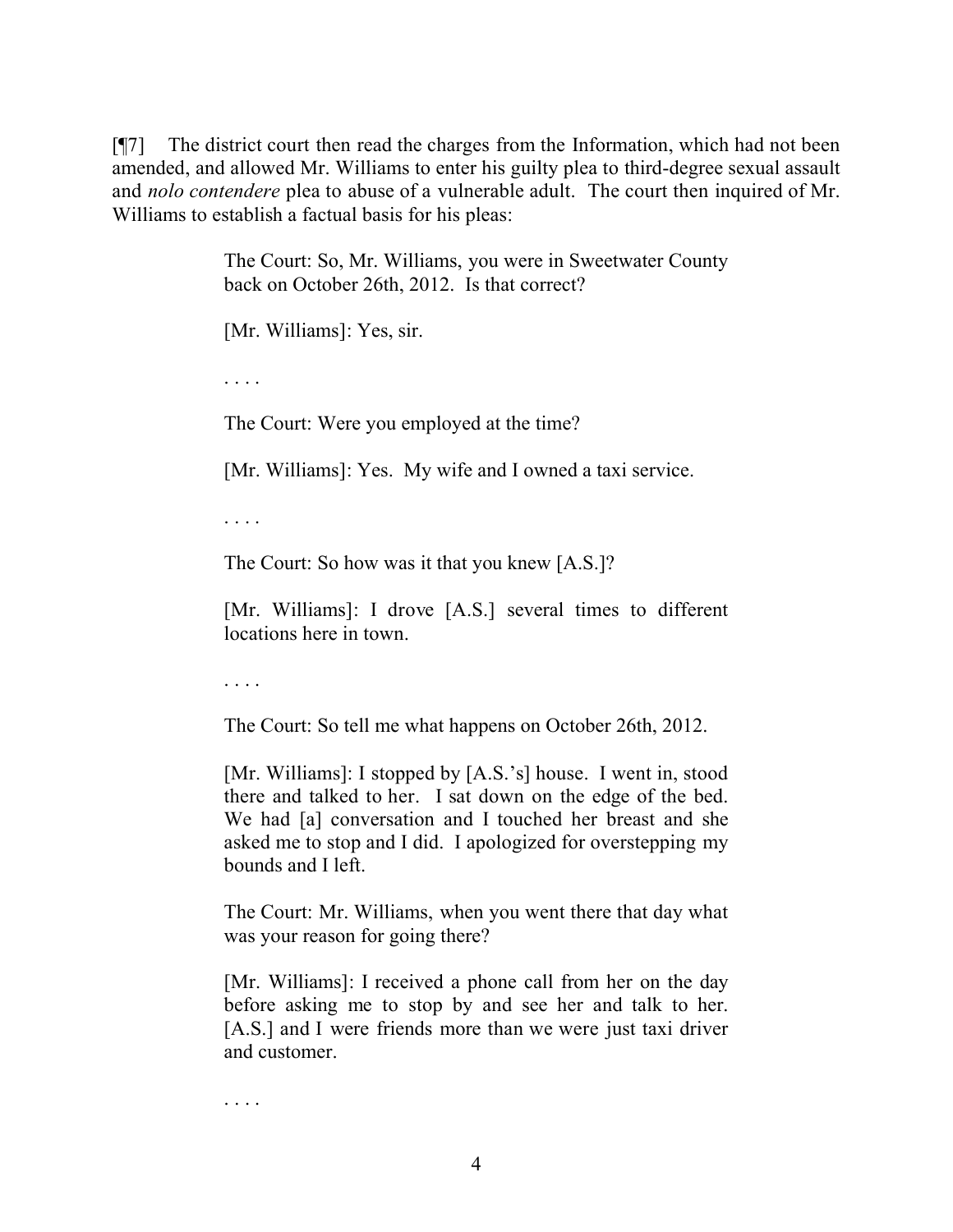The Court: In the course of talking to her, as you indicated you overstepped your bounds?

[Mr. Williams]: Yes, sir. Conversations that we had, I thought she was interested in more of an intimate relationship and I -- what would you say, I acted up on that. And evidently my thinking was different than her thinking. I'm not sure quite how to explain that. Once I realized that wasn't what she wanted, I immediately stopped when she asked me to.

The Court: What specifically did you do again?

[Mr. Williams]: I touched her breast. I massaged one part of her chest on the left side above her breast and then I touched her breast. She told me to stop and I stopped.

. . . .

The Court: We had a hearing the other day and I understood she was on oxygen.

[Mr. Williams]: She uses it when she lays down.

The Court: So she was on oxygen?

[Mr. Williams]: Yes, sir, I believe she had it on.

The Court: She didn't ask you to touch her breast?

[Mr. Williams]: No, sir.

The Court: You realized when you were doing that you were making sexual contact with her?

[Mr. Williams]: Yes, sir.

The district court asked the prosecutor whether Mr. Williams' testimony provided a sufficient factual basis for third-degree sexual assault, to which the prosecutor responded, "I believe so, Judge." The State then offered its factual basis to support Mr. Williams' *nolo contendere* plea for abuse of a vulnerable adult: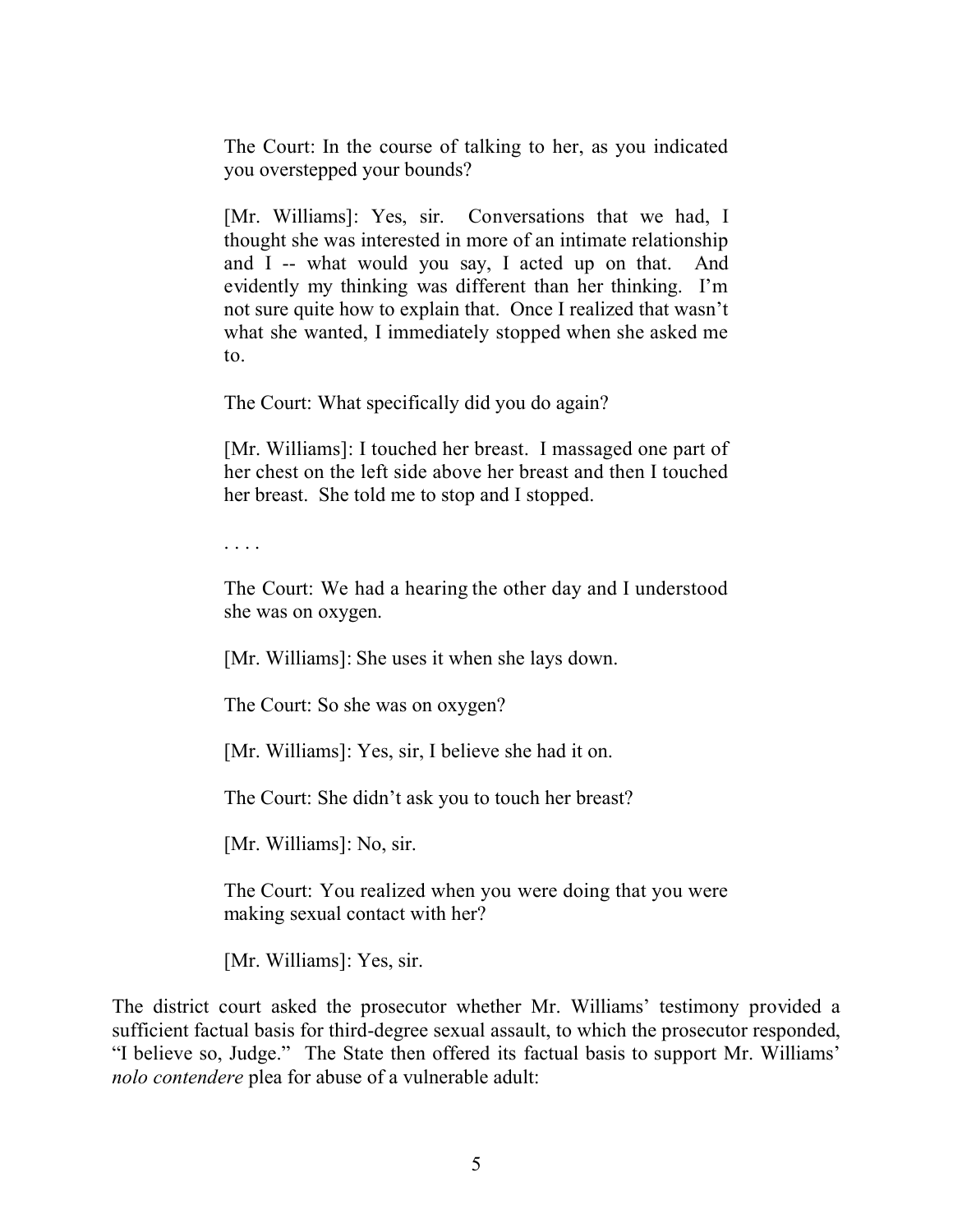[Prosecutor]: Your Honor, the factual basis with respect to Count III would include the facts that were just mentioned, together with additional facts that pertain to [A.S.'s] status as a vulnerable adult. She has previously been adjudicated to be disabled by the Social Security Administration. She was on oxygen and [a] variety of medications, approximately 20. She had a triple bypass. She had hepatitis with cirrhosis of the liver, as well as some kidney issues. On the morning in question she was in bed on oxygen. She received assistance from relatives, friends, and neighbors in terms of caring for herself on a daily basis. And I believe, Judge, those would constitute the additional facts that would render her under the law a vulnerable adult.

. . . .

The Court: So, Mr. Williams, you heard the recitation of some of the facts that the State would have relied upon in order to make its case that [A.S.] was a vulnerable adult, and by pleading no contest you are telling the Court that you don't contest those things. Is that correct?

[Mr. Williams]: Yes, sir.

The district court concluded:

The Court: Well, Mr. Williams, the Court finds that you are mentally alert, that you are capable of understanding these proceedings and competent to enter your plea of guilty to Count I and no contest to Count III.

Your plea was made after consultation with competent counsel, with whom you are satisfied, without any improper inducement or conditions, and with an understanding of the charge and the possible consequences.

You were advised as required by Rule 11 and you certainly understood those advisements.

There is a factual basis for your guilty plea to Count I and the no contest plea for Count III in accordance with the plea agreement.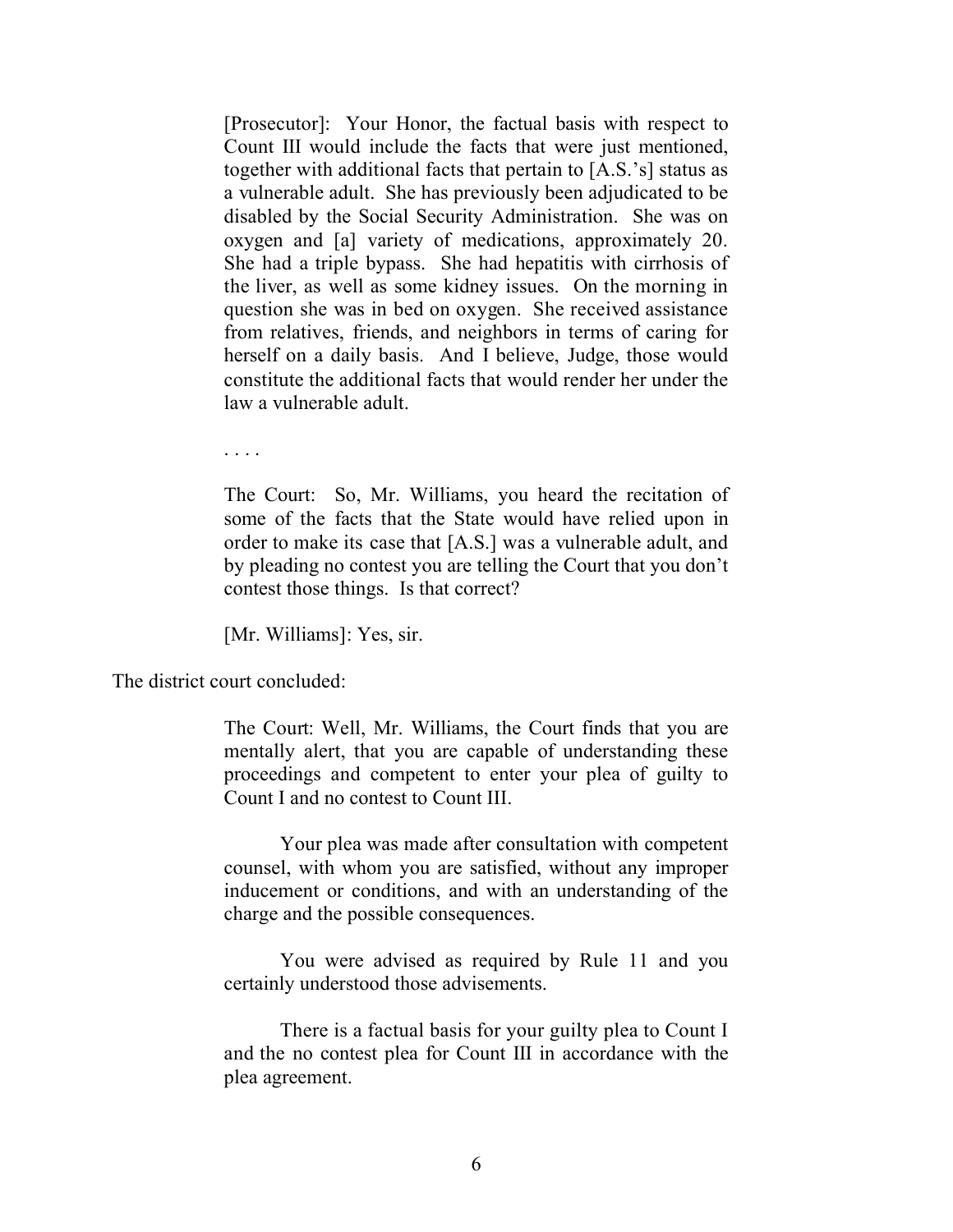[¶8] On January 28, 2014, Mr. Williams moved to withdraw his plea. He argued that his original plea was not "knowing and voluntary" because he was misled into believing A.S. was "in a coma and expected to die on the very week of the scheduled trial[,]" and that such information "put an inordinate amount of pressure upon [him] to plea[d] wrongfully to the charge." The district court denied the motion.

[¶9] Mr. Williams' Judgment and Sentence was filed June 4, 2014, listing his crimes as follows: "Count I  $\Box$  Sexual Assault in the Third Degree, a felony in violation of W.S. §6-2-304(a)(iii),<sup>[3]</sup> and Count III  $\Box$  Abuse of a Vulnerable Adult, a felony in violation of W.S.  $\S6-2-507(a)$ [.]" He was sentenced to not less than five years and not more than eight years on both counts, to run concurrently, with credit for 570 days time served.

[¶10] Mr. Williams timely filed this appeal.

## *STANDARD OF REVIEW*

[¶11] In his motion to withdraw his pleas, Mr. Williams argues he is entitled to *de novo* review because he raised a constitutional issue of whether his plea was adequately informed, and therefore knowing and voluntary. Mr. Williams did move to withdraw his pleas below; however, he did so for a different reason from the one he asserts on appeal. We therefore apply the plain error standard to our review of Mr. Williams' challenge to the knowing and voluntary nature of his guilty plea. *Duke v. State*, 2009 WY 74, ¶ 22, 209 P.3d 563, 571 (Wyo. 2009). "'Plain error exists when: 1) the record is clear about the incident alleged as error; 2) there was a transgression of a clear and unequivocal rule of law; and 3) the party claiming the error was denied a substantial right which materially prejudiced him.'" *Nguyen v. State*, 2013 WY 50, ¶ 10, 299 P.3d 683, 686 (Wyo. 2013) (quoting *Kidwell v. State*, 2012 WY 91, ¶ 10, 279 P.3d 540, 543 (Wyo. 2012)); *see also* W.R.Cr.P. 11(h) ("Any variance from the procedures required by this rule which does not affect substantial rights shall be disregarded.").

## *DISCUSSION*

## **I.** *Did the district court adequately explain the nature of Mr. Williams' third-degree sexual assault charge and obtain a sufficient factual basis for his guilty plea?*

[¶12] Mr. Williams argues that he was not adequately informed of the third-degree sexual assault charge to which he pled guilty and therefore his plea was not entered knowingly and voluntarily. He claims the statutory language in the Information did not contain the essential elements of the crime, instead "incorporat[ing] by reference a

<sup>3</sup> Wyo. Stat. Ann. § 6-2-304(a)(iii) (LexisNexis 2015) converts any of the circumstances of Wyo. Stat. Ann.  $\S 6-2-302(a)(i)$  through (iv) or Wyo. Stat. Ann.  $\S 6-2-303(a)(i)$  through (vii) to third-degree sexual assault where the circumstances involve sexual contact and not intrusion.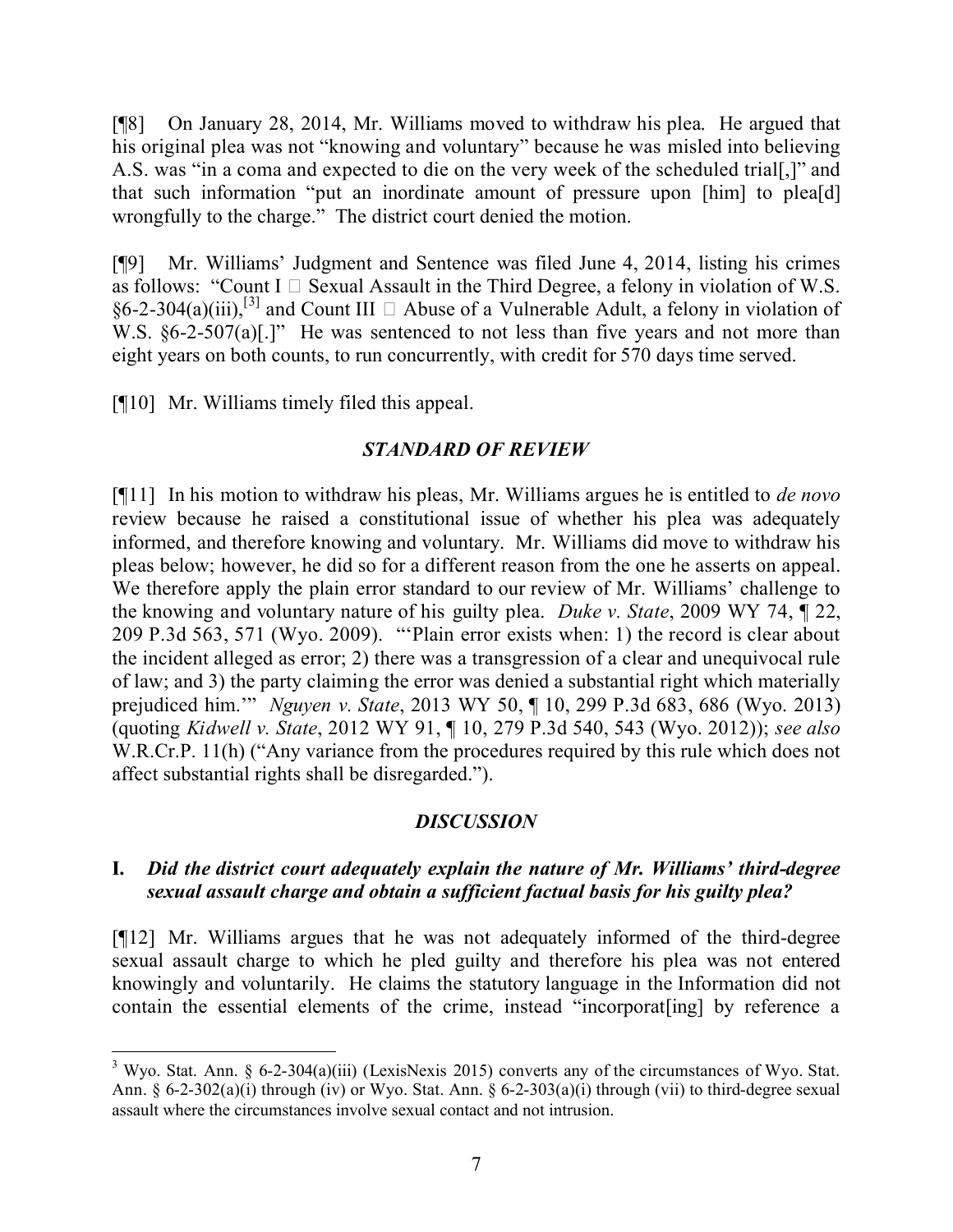laundry list of possible circumstances that would render sexual contact criminal." He concedes that during a hearing in response to a motion for a bill of particulars, at which he was present, the prosecutor stated the she intended to charge him under Wyo. Stat. Ann.  $\hat{\S}$  6-2-303(a)(ii).<sup>4</sup> The charges remained unclear, argues Mr. Williams, because during his plea hearing the district court merely recited the "laundry list" of possible charges from the Information, and the elements of the charges were never explained to him by the court, nor were they connected to the factual basis he provided for the plea. Mr. Williams further argues that the factual basis he provided at the plea hearing does not establish that he caused submission of A.S. "by any means that would prevent resistance by a victim of ordinary resolution[.]" Wyo. Stat. Ann. § 6-2-303(a)(ii) (LexisNexis 2015).

## **A. Nature of the charge, W.R.Cr.P. 11(b)**

[¶13] A guilty plea is "a grave and solemn act to be accepted only with care and discernment." *Brady v. United States*, 397 U.S. 742, 748, 90 S.Ct. 1463, 1468, 25 L.Ed.2d 747 (1970). Indeed, it "is more than a confession which admits that the accused did various acts; it is itself a conviction[.]" *Boykin v. Alabama*, 395 U.S. 238, 242, 89 S.Ct. 1709, 1711, 23 L.Ed.2d 274 (1969). Upon entering a guilty plea, the defendant waives his Fifth Amendment right against compulsory self-incrimination and Sixth Amendment right to a jury trial, *Boykin*, 395 U.S. at 243, 89 S.Ct. at 1712, and "[w]aivers of constitutional rights not only must be voluntary but must be knowing, intelligent acts done with sufficient awareness of the relevant circumstances and likely consequences." *Brady*, 397 U.S. at 748, 90 S.Ct. at 1469. "Where a defendant pleads guilty to a crime without having been informed of the crime's elements, this standard is not met and the plea is invalid." *Bradshaw v. Stumpf*, 545 U.S. 175, 183, 125 S.Ct. 2398, 2405, 162 L.Ed.2d 143 (2005).

[¶14] "[Wyoming Rule of Criminal Procedure] 11 is supposed to act as a guideline for the courts in determining that a plea by a defendant is intelligent, knowing, and voluntary, and that the plea has been entered with an understanding of the consequences." *Ingalls v. State*, 2002 WY 75, ¶ 11, 46 P.3d 856, 860 (Wyo. 2002). Under Rule 11(b), "[p]rior to accepting a guilty plea, the district court must advise the defendant of 'the nature of the charge to which the plea is offered.'" *Duke*, 2009 WY 74, ¶ 23, 209 P.3d at 571 (quoting W.R.Cr.P. 11(b)(1)); *see also Bousley v. United States*, 523 U.S. 614, 618, 118 S.Ct. 1604, 1609, 140 L.Ed.2d 828 (1998) ("We have long held that a plea does not qualify as intelligent unless a criminal defendant first receives 'real notice of the true nature of the charge against *h*im, the first and most universally recognized requirement of

 <sup>4</sup> Wyo. Stat. Ann. § 6-2-303(a)(ii) (LexisNexis 2015) provides: "The actor causes submission of the victim by any means that would prevent resistance by a victim of ordinary resolution."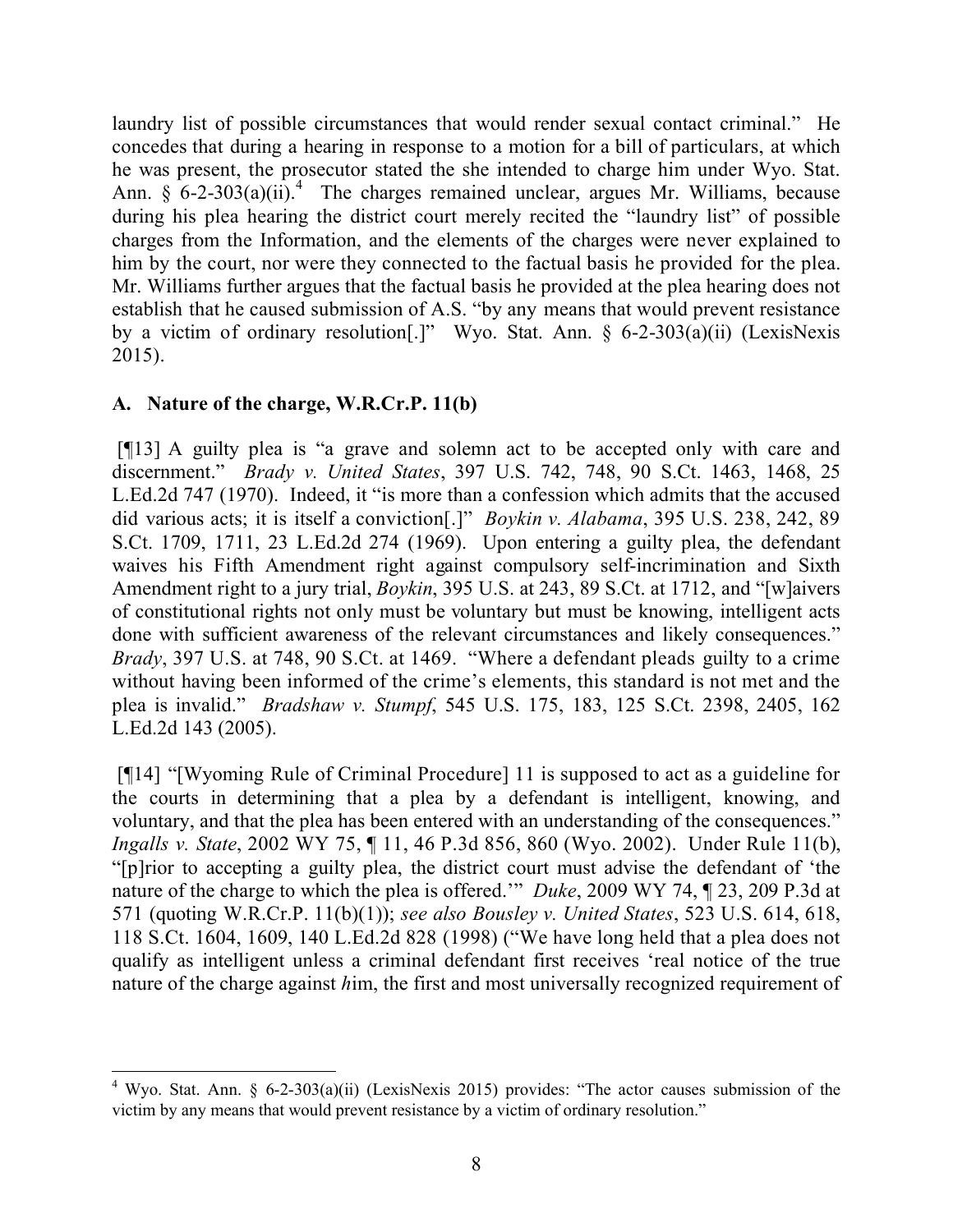due process.'") (quoting *Smith v. O'Grady*, 312 U.S. 329, 334, 61 S.Ct. 572, 574  $(194\overline{1}))$ .<sup>5</sup>

[¶15] In *McEwan v. State*, 2013 WY 158, 314 P.3d 1160 (Wyo. 2013), we explained the importance of the Rule 11 colloquy and advisements:

> Giving the required advisements and otherwise complying with Rule 11 may appear to be a tedious and repetitive process for trial judges, and we acknowledge that defendants are often inattentive and disinterested in the advisements. However, engaging them in dialogue as the rule requires creates a record establishing that the right to trial by jury and other rights associated with it have been relinquished knowingly and voluntarily, and it must be followed.

*Id*. at ¶ 20, 314 P.3d at 1167; *see also Ingalls*, 2002 WY 75, ¶ 11, 46 P.3d at 860 ("Strict compliance with the rule is required to ensure due process of law[.]").

[¶16] "'We have no hard and fast rule regarding how much information is necessary to explain the nature of a charge to a defendant.'" *Mehring v. State*, 860 P.2d 1101, 1107 (Wyo. 1993) (quoting *Stice v. State*, 799 P.2d 1204, 1209 (Wyo. 1990)). "In some circumstances the court may discharge this obligation by simply reading the indictment or information to the defendant and permitting him the opportunity to ask questions." *Peper v. State*, 768 P.2d 26, 29 (Wyo. 1989) (citing *Bryan v. State*, 745 P.2d 905, 907-08 (Wyo. 1987)). However, where the circumstances surrounding the plea agreement are not simple and the elements are not self-explanatory, more explanation is required of the court. *Id.* at 29-30. ("[I]t may be necessary to explain the elements of the crime and define complex legal terms."). "The actions required of the district court in any particular case depend largely on whether the elements of the offense are difficult to understand, considering both their complexity to the average person with no legal training and the sophistication of the individual defendant." *Id*. at 30 (citing *Bryan*, 745 P.2d at 907-08).

[¶17] In *Ingalls*, we reversed the defendant's pleas because of a persistent lack of clarity of the charges to which the defendant pled, and a lack of any record of the plea hearing. 2002 WY 75, ¶ 13, 46 P.3d at 861. We held that without a record, we were prevented "from knowing whether the circuit court read or described the charges to Ingalls, whether the circuit court advised Ingalls as to his rights and as to the consequence of his pleas, whether the circuit court determined the voluntariness of the pleas, or whether the circuit court determined the accuracy of the pleas." *Id*. at ¶ 14, 46 P.3d at 861. We concluded

<sup>&</sup>lt;sup>5</sup> Wyoming's Rule 11 mirrors F.R.Cr.P. 11, and much of the jurisprudence used in interpreting the state rule originates in federal case law. "[W]hen a federal rule of criminal procedure is similar to our corresponding rule, we look to federal case law for guidance in interpreting our rule." *Smith v. State*, 2008 WY 98, ¶ 9, 190 P.3d 522, 525 (Wyo. 2008).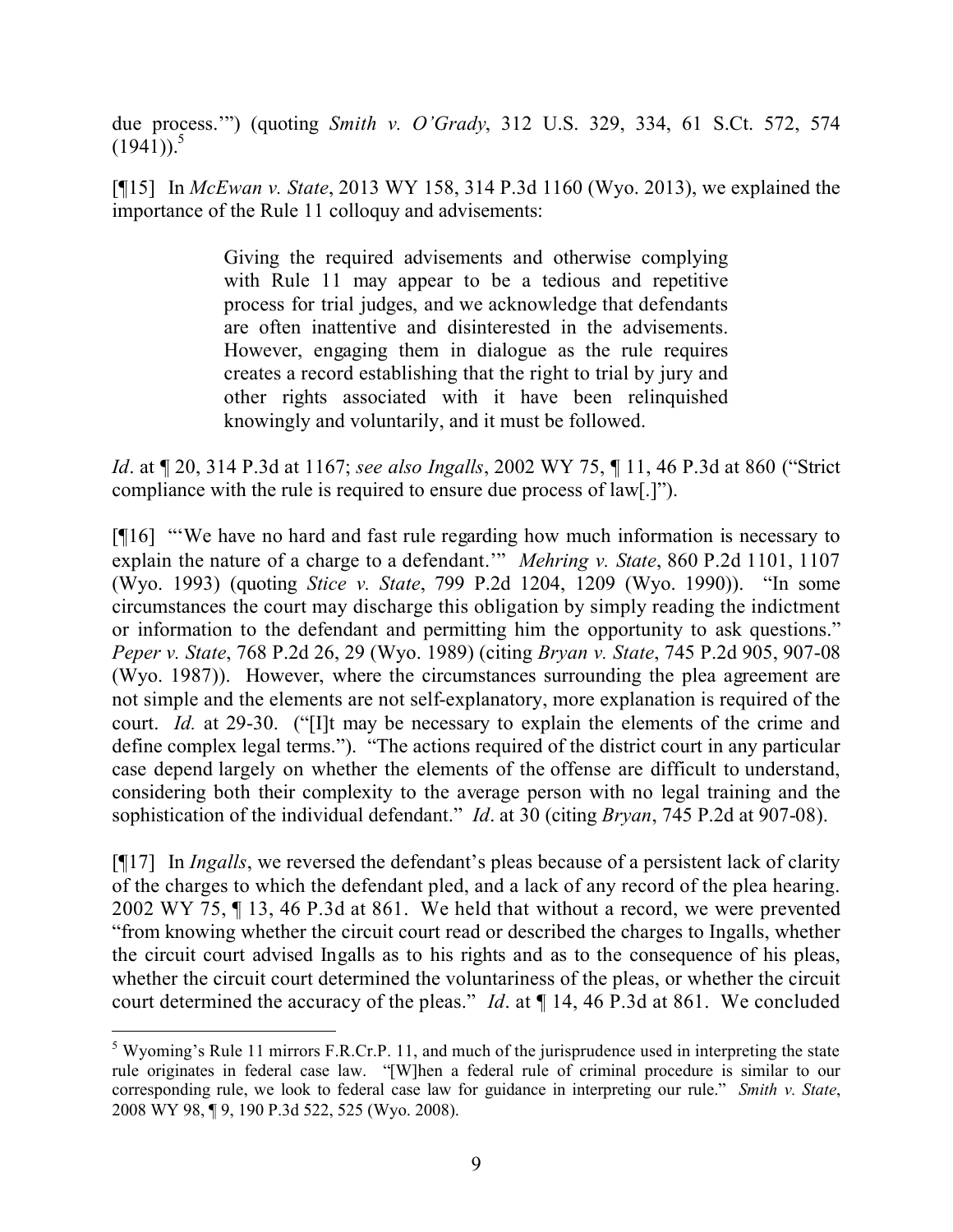that the "imprecision [in charging the defendant] carried over into the taking of [the] pleas, and it is that imprecision that requires reversal of the Judgment and Sentence." *Id*.

[¶18] In *Peper*, we acknowledged that the district court provided "only minimal help" in explaining the charge of escape from official detention at the plea hearing, instead eliciting the elements of the charge through the defendant's own testimony. 768 P.2d at 30. Nevertheless, we concluded that "[v]iewing the arraignment proceeding as a whole," the court "sufficiently described the charge to appellant and sufficiently made him aware of the specific conduct which led to that charge." *Id*. Our conclusion rested on the simplicity of the elements "conceptually and in the manner articulated by the legislature[,]" and the "appellant had some college level education, and he had something more than a passing exposure to the courtroom and the plea taking process." *Id*.

[¶19] In *Mehring*, we acknowledged that the court's failure to provide a complete description of the elements at the plea hearing was not the best practice, but we also held that "complete descriptions of the elements are not mandatory in accepting a plea[.]" 860 P.2d at 1108. *See also Reyna v. State*, 2001 WY 105, ¶¶ 9, 12, 33 P.3d 1129, 1133 (Wyo. 2001) (sufficient for the court to inform the defendant that he was charged with conspiracy to commit forgery, without reading the statute or listing the elements of either conspiracy or forgery, stating "change of plea hearing did not take place in a vacuum," and the "totality of the circumstances" indicated that the defendant was "an experienced criminal," "represented by an experienced public defender who reviewed the evidence and plea options with him.").

[¶20] In Mr. Williams' case, the district court's advisement of the elements was certainly not complete. The advisement should have stepped through each element of the crime, and provided a definition of the more complex elements. However, although the charge that included ten possible statutory provisions lacked clarity, Mr. Williams was present at the hearing on his motion for a bill of particulars, at which the State clarified that it would be charging Mr. Williams under Wyo. Stat. Ann. § 6-2-303(a)(ii). Furthermore, at the plea hearing, in response to questions from the district court, Mr. Williams asserted that he had discussed his plea with counsel and that he was satisfied with the advice his counsel had given him. "Despite the fact that the trial court did not inquire if the discussions with counsel included descriptions of the elements of [the crime charged], we may apply the presumption that they did." *Mehring*, 860 P.2d at 1108 (citing *Henderson v. Morgan,* 426 U.S. 637, 647, 96 S.Ct. 2253, 2258, 49 L.Ed.2d 108 (1976)); *see also United States v. Weeks*, 653 F.3d 1188, 1198 (10th Cir. 2011) (applying the presumption that defendant's attorney explained the elements of the charge against him); *Hicks v. Franklin*, 546 F.3d 1279, 1284 (10th Cir. 2008) (stating the presumption that the attorney explained the elements will not be applied unless there is a factual basis in the record to support it). Considering the totality of the circumstances, including the fact that Mr. Williams was present at the hearing when the State specified the charge against him and his statement that counsel had discussed his plea agreement with him, we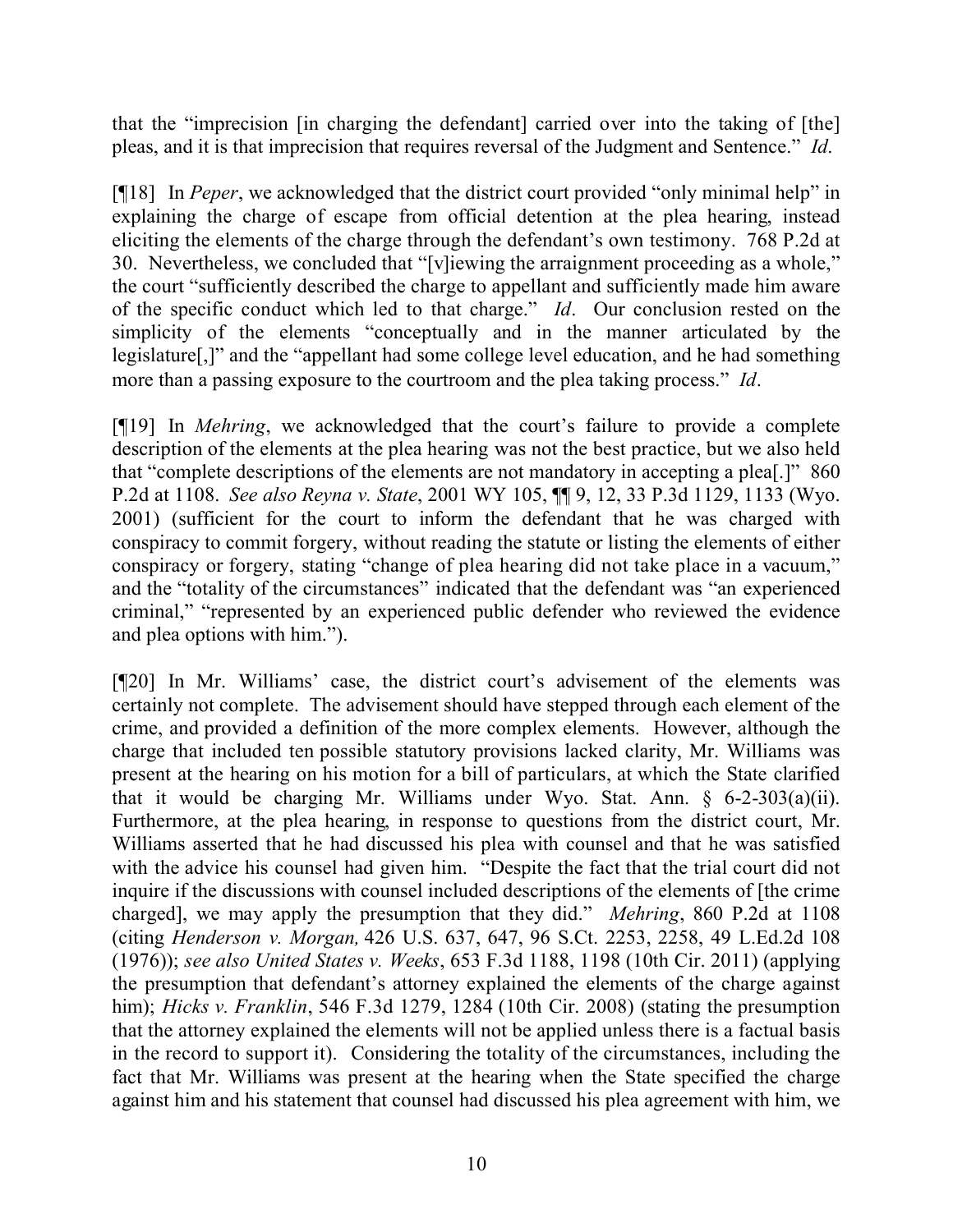conclude that Mr. Williams had sufficient information to understand the nature of the charge against him, and we find no transgression of a clear and unequivocal rule of law.

## **B. Factual basis for the plea, W.R.Cr.P. 11(f)**

[¶21] Mr. Williams next argues that he did not provide a factual basis sufficient to support his guilty plea. "Notwithstanding the acceptance of the plea of guilty, the court should not enter a judgment upon such plea without making such inquiry as shall satisfy it that there is a factual basis for the plea." W.R.Cr.P. 11(f). "The district court must be satisfied that the appellant possessed an understanding of the law and its relation to the facts of his case." *Peper*, 768 P.2d at 29. In *Nguyen*, we explained:

> The intent of the procedural requirement of a factual basis is to prevent the individual charged with a crime from being misled into a waiver of substantial rights. *Sami v. State*, 2004 WY 23, ¶ 9, 85 P.3d 1014, [1017] (Wyo. 2004). A sufficient inquiry to obtain a factual basis includes a determination that the defendant understood his conduct, in light of the law, to be criminal. *Id*. However, the factual basis for accepting a plea may be inferred from circumstances surrounding the crime and need not be established only from the defendant's statements. *Id*. W.R.Cr.P. 11 does not require proof beyond a reasonable doubt that a defendant who pleads guilty is actually guilty nor does it require complete descriptions of the elements.

2013 WY 50, ¶ 11, 299 P.3d at 686 (quoting *Maes v. State*, 2005 WY 70, ¶ 21, 114 P.3d 708, 714 (Wyo. 2005)). The factual basis inquiry "should protect a defendant who is in the position of pleading voluntarily with an understanding of the nature of the charge but without realizing that his conduct does not actually fall within the charge[.]" *Van Haele v. State*, 2004 WY 59, ¶ 13, 90 P.3d 708, 712 (Wyo. 2004) (quoting Wayne R. LaFave & Jerold H. Israel, *Criminal Procedure* 938 (2d ed. 1992)).

[¶22] In *Sami v. State*, 2004 WY 23, ¶ 10, 85 P.3d 1014, 1018 (Wyo. 2004), we articulated the scope of information available to the court for establishing a factual basis prior to acceptance of a plea:

> A record composed of the defendant's testimony and admissions and/or the state's presentation of evidence discloses a factual basis. The trial judge may properly draw inferences from the defendant's admissions or the evidence presented by the state to satisfy all elements of the crime to which the defendant is pleading guilty.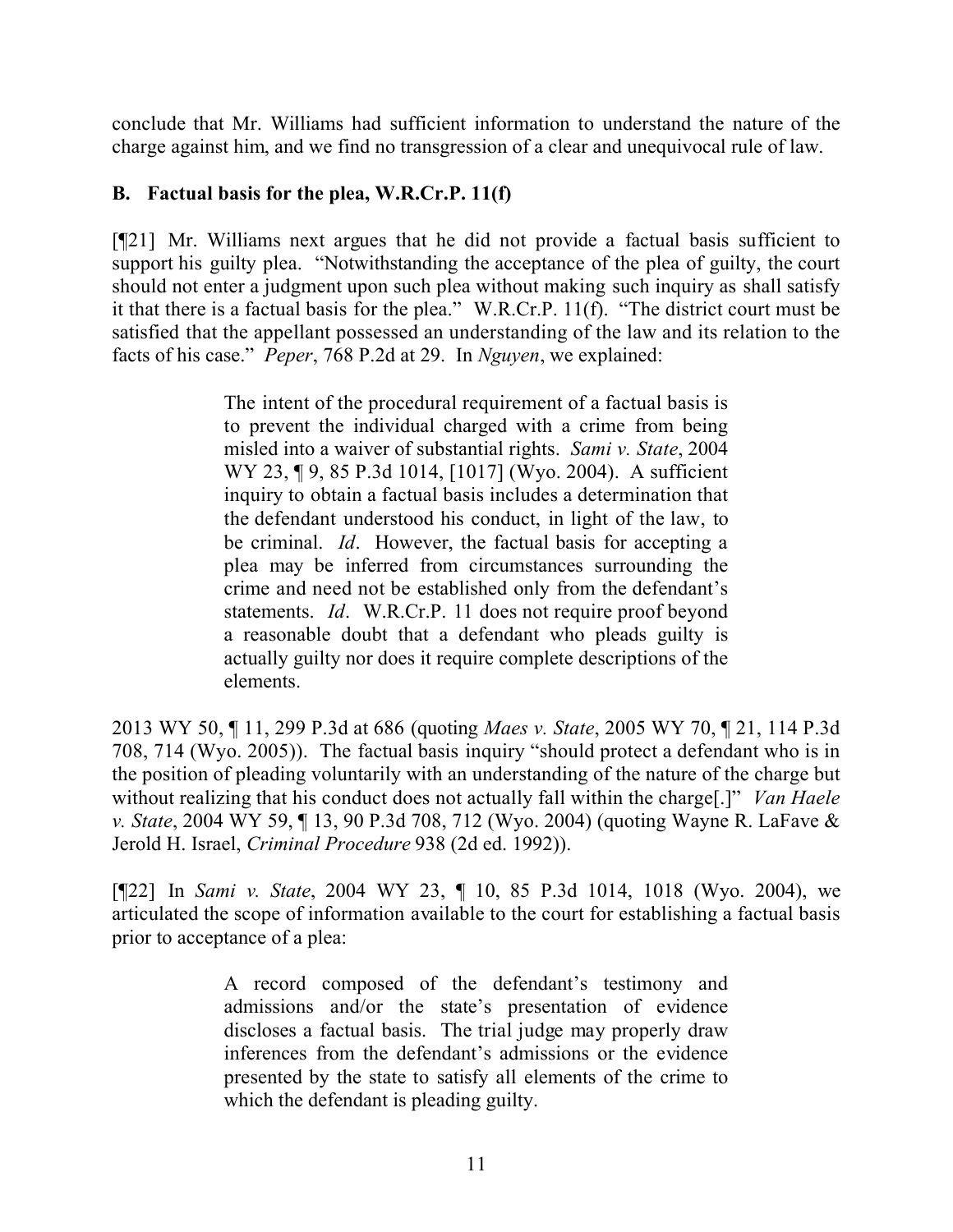[¶23] In order to establish a factual basis for Mr. Williams' guilty plea, the district court needed to elicit testimony from Mr. Williams or receive evidence from the State to satisfy the element of "causes submission of the victim by any means that would prevent resistance by a victim of ordinary resolution." Wyo. Stat. Ann. § 6-2-303(a)(ii).

[¶24] We addressed this element in *Wilson v. State*, 655 P.2d 1246 (Wyo. 1982), an appeal from a jury conviction for second-degree sexual assault under the same subsection at issue here. At trial, the victim reported that she was forcibly abducted from her yard, then driven to a park where she was strangled and raped. *Id*. at 1255. This Court upheld the conviction, relying on the disparate relationship between the victim and her attackers:

> Even if the victim here were not handicapped by a degree of deafness and mental retardation, her odds of putting up any effective resistance were practically nil. She was a very small woman of childlike proportions. The disparity in her physical strength compared to the superior strength of her aggressors would create reasonable fear and apprehension and discourage resistance by any reasonable person; this is more consistent with submission rather than consent.

*Id.* at 1258.

[¶25] Mr. Williams stated that he had been acquainted with A.S. for over a year; he went to her residence in response to a phone call inviting him over; Mr. Williams believed A.S. was interested in "more of an intimate relationship"; A.S. was breathing supplemental oxygen and in bed, naked under the covers; she lowered the blanket to expose her chest and breast area so that Mr. Williams could rub her chest; Mr. Williams massaged her chest above her breast and then touched her breast; she told him to stop and he stopped; and Mr. Williams apologized for his actions and left. None of these facts support the element of "causes submission of the victim by any means that would prevent resistance by a victim of ordinary resolution." Wyo. Stat. Ann. § 6-2-303(a)(ii). Indeed, Mr. Williams described a situation where A.S. told him to stop and he immediately withdrew his contact and offered an apology for overstepping his bounds. Mr. Williams provided no facts showing that he took any action that would have prevented a victim of ordinary resolution from resisting. We conclude the district court failed to establish a factual basis for the third-degree sexual assault charge prior to accepting Mr. Williams' guilty plea, and therefore committed a transgression of a clear and unequivocal rule of law.

[¶26] Under our plain error analysis, we must consider whether the district court's failure to establish a factual basis under W.R.Cr.P. 11 denied Mr. Williams a substantial right which materially prejudiced him. To make that determination, we review the entire record. In *Nguyen*, we adopted the Tenth Circuit's scope of record review when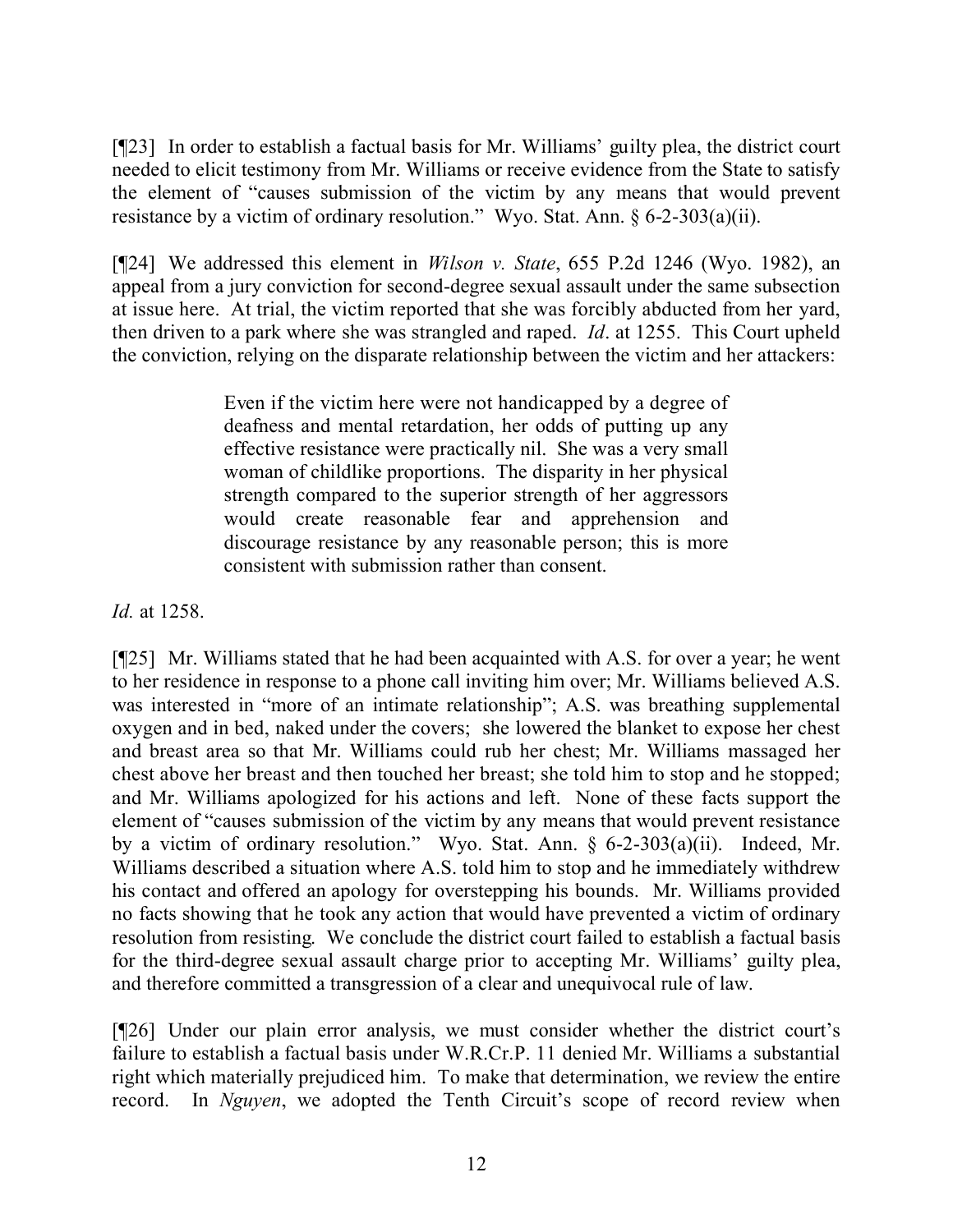determining whether a Rule 11(f) deviation resulted in a denial of a substantive right materially prejudicing the defendant:

> In [*United States v.*] *Landeros-Lopez*, 615 F.3d [1260,] 1263- 64 [10th Cir. 2010], the Tenth Circuit also ruled that in determining whether the factual basis was sufficient to justify the district court's acceptance of the guilty plea, the reviewing court may consider only the information in the record at the time the plea was accepted. However, in deciding whether an error in accepting a guilty plea without a sufficient factual basis affected the defendant's substantial rights, the entire record may be considered. *Id*. The Tenth Circuit indicated the district court erred by accepting the factual basis, but ruled the defendant was not prejudiced because the entire record, particularly the presentence investigation report, provided a sufficient factual basis to support his guilty plea. *Id*.

*Nguyen*, 2013 WY 50, ¶ 19, 299 P.3d at 689; *see also United States v. Vonn*, 535 U.S. 55, 58-59, 122 S.Ct. 1043, 1046 (2002) (When a defendant is silent regarding a Rule 11 error, he then has the burden of satisfying the "plain-error rule and . . . a reviewing court may consult the whole record when considering the effect of any error on substantial rights.").

[¶27] Here, our review of the record reveals sufficient support for the plea. In discussing the *nolo contendere* plea, the prosecutor set forth an extensive description of A.S.'s infirmities. *See supra* ¶ 7. At the sentencing hearing, Mr. Williams discussed numerous corrections he wished to make to the Criminal History in his PSI. Although the Criminal History described the incident with A.S., stating that Williams touched A.S.'s breasts, chest, abdomen and vaginal area, and that "she felt scared and 'kept him talking' because she didn't know what to do[,]" Mr. Williams had no correction to this description of his actions. The PSI also incorporated the affidavit of probable cause, and Mr. Williams was provided the opportunity to contest the statements given to the police by A.S. and her physician referenced therein at his sentencing but failed to do so. *See Deeds v. State*, 2014 WY 124, ¶ 26, 335 P.3d 473, 480 (Wyo. 2014) (Defendant's due process right was not violated when he had the opportunity to contest information contained in the PSI but failed to do so.). Those statements indicate that Mr. Williams, without permission, entered the home of A.S. on October 26, 2012; he got into bed with her; he used his hands to make contact with A.S.'s breasts and vaginal area; A.S. was "scared" and stayed on her back the entire time with her oxygen mask on; she did not want him to hurt her, so she never told him to stop or tried to fight back; and she was afraid to get up quickly because of her heart condition. Other facts in the affidavit incorporated into the PSI indicate that A.S. is unstable and has very poor balance; she has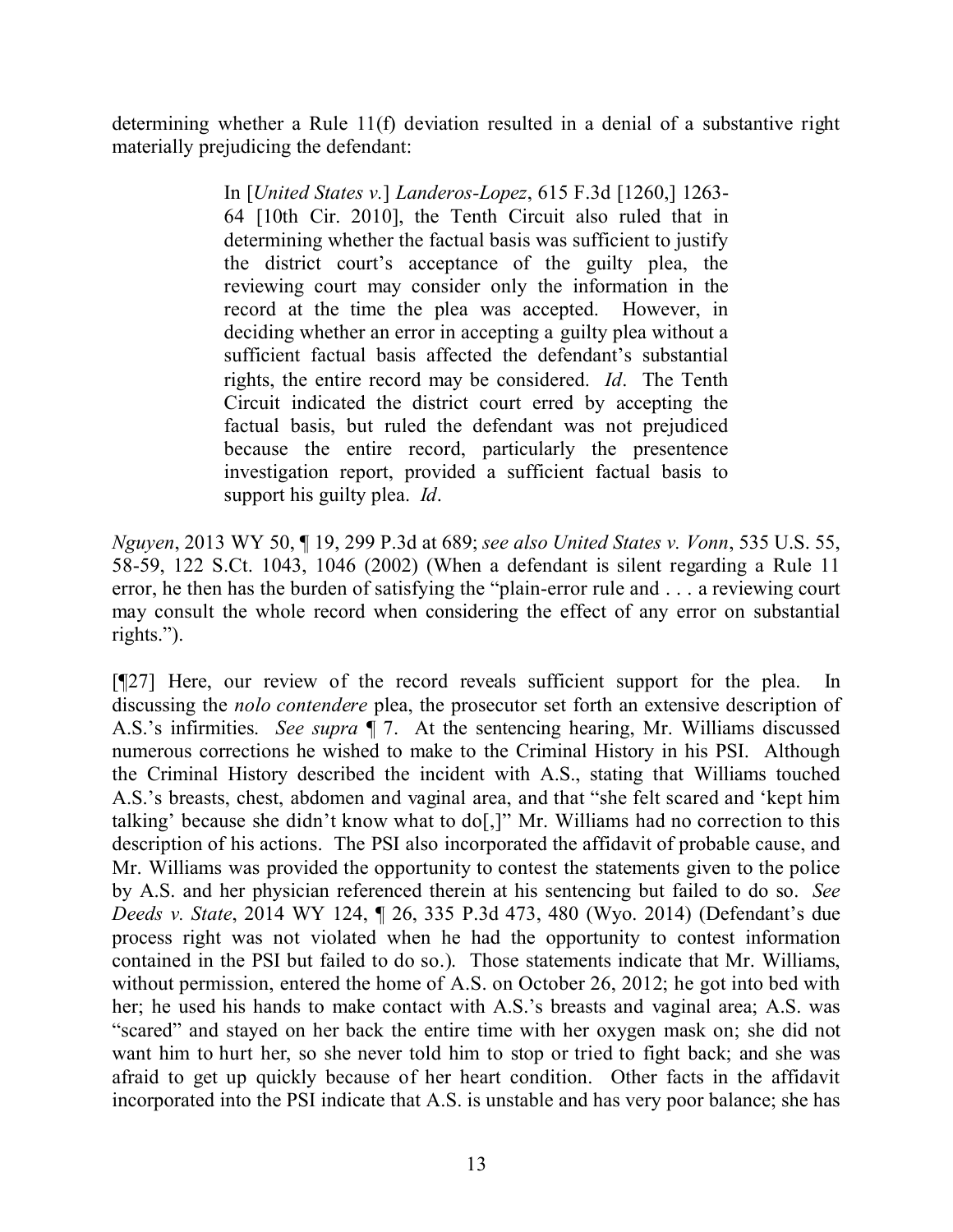no peripheral vision; and she can't walk anywhere without oxygen and becomes "hypoxic with exertion."

[¶28] A.S.'s considerable infirmities created significant physical disparity between her and Mr. Williams. If a victim similar to A.S. were confronted in bed by an assailant similar to Mr. Williams, it would not be unreasonable for such confrontation to "create reasonable fear and apprehension and discourage resistance by any reasonable person[.]" *See Wilson*, 655 P.2d at 1258. We therefore conclude that there were sufficient facts in the record to support the elements of third-degree sexual assault under Wyo. Stat. Ann. § 6-2-303(a)(ii). Mr. Williams was not materially prejudiced by the district court's failure to establish a sufficient factual basis at the plea hearing. Thus, there was no plain error, and we affirm his guilty plea to third-degree sexual assault.

# **II.** *Did the district court adequately explain the nature of Mr. Williams' abuse of a vulnerable adult charge and obtain a sufficient factual basis for his nolo contendere plea?*

# **A. Nature of the charge, W.R.Cr.P. 11(b)**

[¶29] Mr. Williams argues that the elements of sexual abuse of a vulnerable adult were not adequately explained during the Rule 11 colloquy on his plea of *nolo contendere*. He claims the district court should have defined the terms "abuse" and "vulnerable adult," and without such information he did not understand the nature of the charge. As we noted in *Peper*, 768 P.2d at 29, a district court may need to define complex legal terms in the course of explaining the nature of the charges. Here, we do not find the terms overly complex. A person of Mr. Williams' intelligence, represented by counsel, could easily determine the meaning of those terms without the assistance of the district court. *Id*. at 30. As discussed, *see supra* ¶ 20, Mr. Williams stated he had discussed his plea with counsel, and we apply the presumption that his counsel explained the elements of the crime to which he was pleading. The district court established that Mr. Williams made sexual contact with A.S. without her permission, and that she was lying in bed, on oxygen, and recovering from surgery at the time.

> Viewing the arraignment proceedings as a whole, we hold the district court sufficiently described the charge to appellant and sufficiently made him aware of the specific conduct which led to that charge. By eliciting that he had, without permission, terminated his court-ordered residency at the community correctional facility and failed to return to that facility, the district court assured that appellant was not misled as to the nature of the charges against him. The elements of the offense are quite simple, both conceptually and in the manner articulated by the legislature.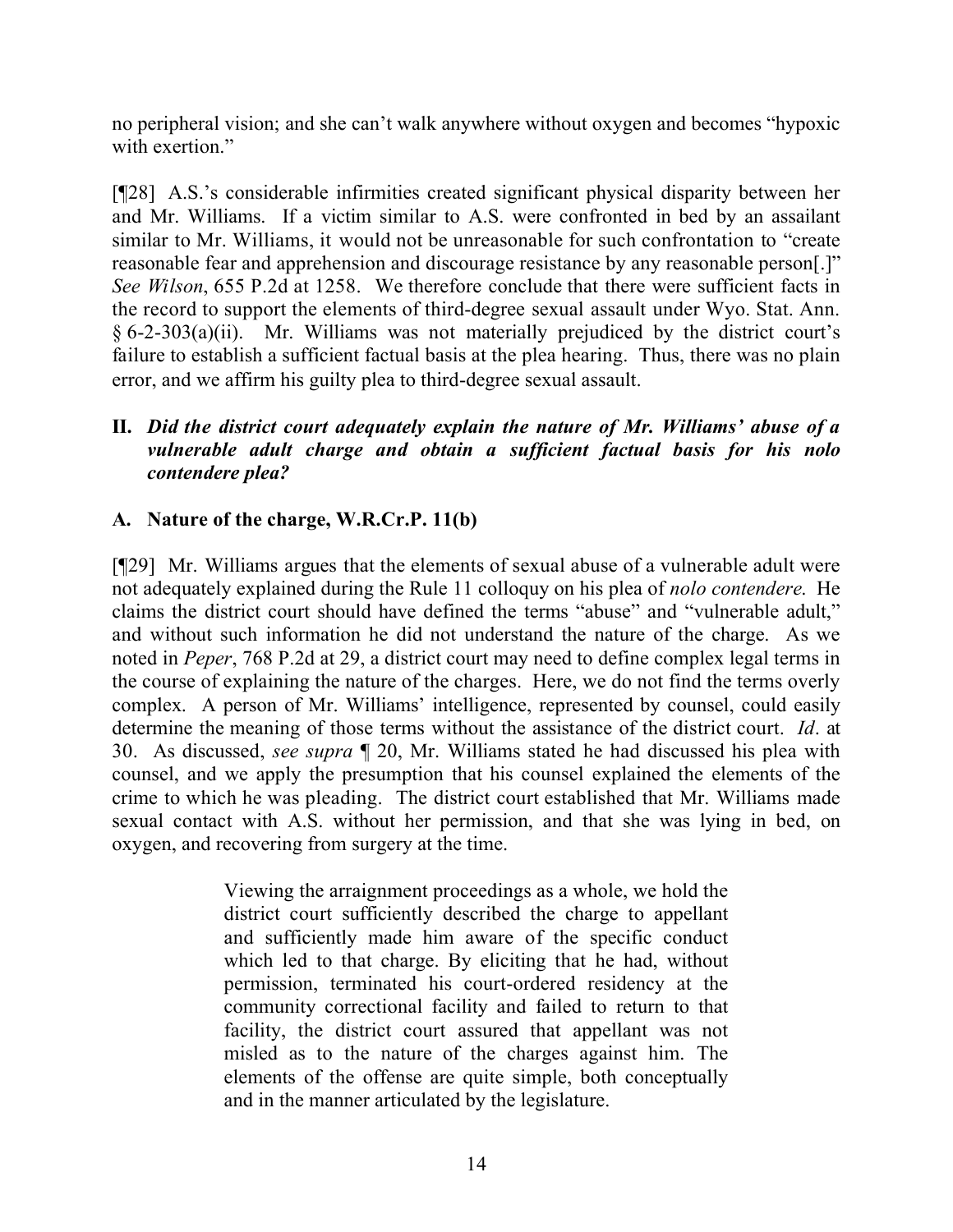*Peper*, 768 P.2d at 30. We find, as we did in *Peper*, that the district court elicited the necessary facts and that Mr. Williams was adequately informed of the charges against him. Accordingly, there was no transgression of a clear and unequivocal rule of law.

# **B. Factual basis for "***nolo***" plea**

[¶30] Regarding Mr. Williams' argument that the district court failed to establish a factual basis for his *nolo* plea, we note that a *nolo contendere* plea is distinct from a guilty plea in that the defendant entering such a plea neither admits nor disputes the charges against him. From this premise, we have stated that "a factual basis is unnecessary upon acceptance of a nolo contendere plea, so long as the charging document, whether it be an information, indictment, or other charging form, contains an accurate and complete statement of all the elements of the crime charged." *Van Haele*, 2004 WY 59, ¶ 13, 90 P.3d at 712 (citing *Peitsmeyer v. State*, 2001 WY 38, ¶ 7, 21 P.3d 733, 734 (Wyo. 2001)).

[¶31] Because Mr. Williams pled *nolo contendere* to the abuse of a vulnerable adult charge, the district court was only required to ensure that the Information contained an accurate and complete statement of all the elements of the crime charged. *Id*. Count III of the Information states: On or about the 26th day of October, 2012, intentionally abused a vulnerable adult, namely: A.S., contrary to W.S.  $\S6-2-507(a)$   $\Box$  ABUSE OF A VULNERABLE ADULT[.]" The Information accurately and completely stated that on October 26, 2012, Mr. Williams intentionally or recklessly abused, neglected, abandoned, intimidated, or exploited a vulnerable adult, and therefore the district court was not required to establish a factual basis.<sup>6</sup> We find no plain error.

[¶32] We conclude that the district court adequately described the nature of the abuse of a vulnerable adult charge, and furthermore, because it accurately and completely recited the elements of the charge, no factual basis was necessary.

# *CONCLUSION*

[¶33] Mr. Williams was adequately informed of the nature of his third-degree sexual assault charge prior to entering his guilty plea. While the district court failed to establish a sufficient factual basis for the guilty plea at the plea hearing, additional evidence in the record supports a factual basis for third-degree sexual assault, and we therefore affirm Mr. Williams' guilty plea. Regarding Mr. Williams' *nolo contendere* plea for abuse of a vulnerable adult, we find the district court adequately explained the nature of the charge,

  $6$  A factual basis could additionally be found in the affidavit of probable cause and the additional facts regarding A.S.'s status as a vulnerable adult that were provided by the prosecutor**.**